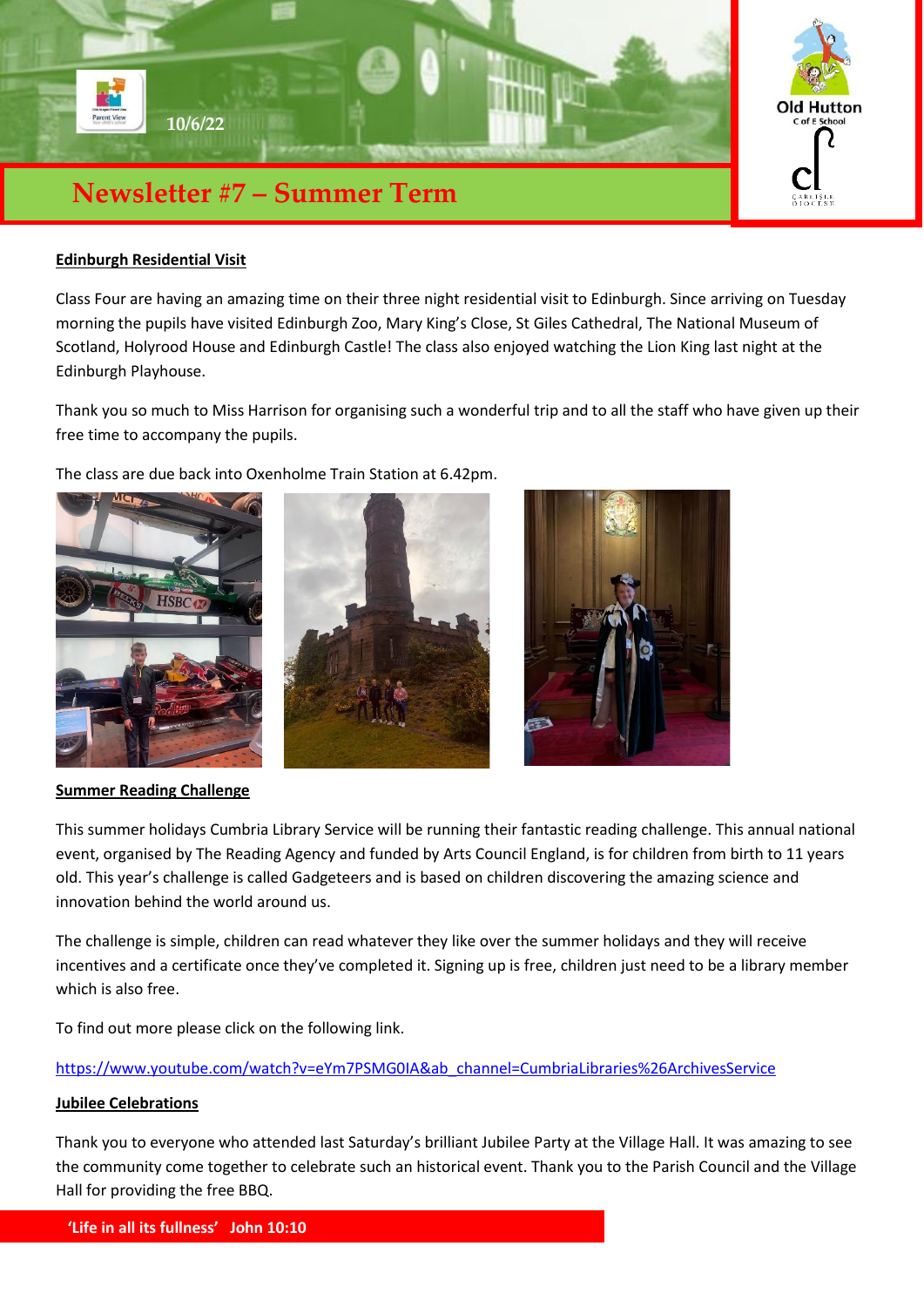# **Social Media**

School now has two new social media accounts. We have a new Facebook page and Twitter account. To find the pages please follow the links below:

<https://www.facebook.com/OldHuttonPrimary>

[https://twitter.com/ce\\_hutton](https://twitter.com/ce_hutton)

# **Bikeability**

Year Five pupils will be completing their Bikeability qualifications next week. This is an exciting opportunity for the pupils to learn how to ride their bikes safely on the road. The pupils will need to bring their bike and helmet into school on Monday morning.

# **PTA Update**

### **Upcoming PTA events**

Thursday 16th June: Fathers Day Sale Thursday 23rd June: Movie Night Sunday 10th July: Chapel Island Walk Friday 15th July:Cake Sale 'Summer Colours' theme PTA will also be supporting Sports Day and Leavers Tea **Registration Open for Chapel Island Walk**

Sunday 10th July 1.30 pm

Tickets are now on sale for this fantastic guided walk from Flookburgh to Chapel Island and back. £15 for adults, £10 for children, extra donation option available, also a chance to fund raise for the PTA through sponsorship.

This is our biggest fund-raising event of the year and it supports our well- being and sports involvement ethos at school, we hope you can join us for a great day and support the PTA in this very fun and active way.

### **<https://www.trybooking.co.uk/BOME>**

It is a 5-mile walk to Chapel Island and back, guided by specialists qualified to cross the Morecambe Bay sands. It takes about 3.5 hours at a mellow pace, recommended minimum age of 6, we hope this will be a fantastic family event. All welcome so share the ticket link with friends and family outside of school, all welcome. The link will also be on the Old Hutton PTA facebook so that makes it easy to share.

### **Nominate Old Hutton PTA today to secure a donation of £1000!**

The Benefact Group are looking for nominations for their Movement for Good Awards 2022, where they are giving away £1mn during 2022 to worthy causes.

You can make a difference. All we need is for you to nominate Old Hutton PTA. Anyone can nominate, and that one act could potentially mean an extra £1,000 to support the PTA and, in the long term, enrich the children's experience